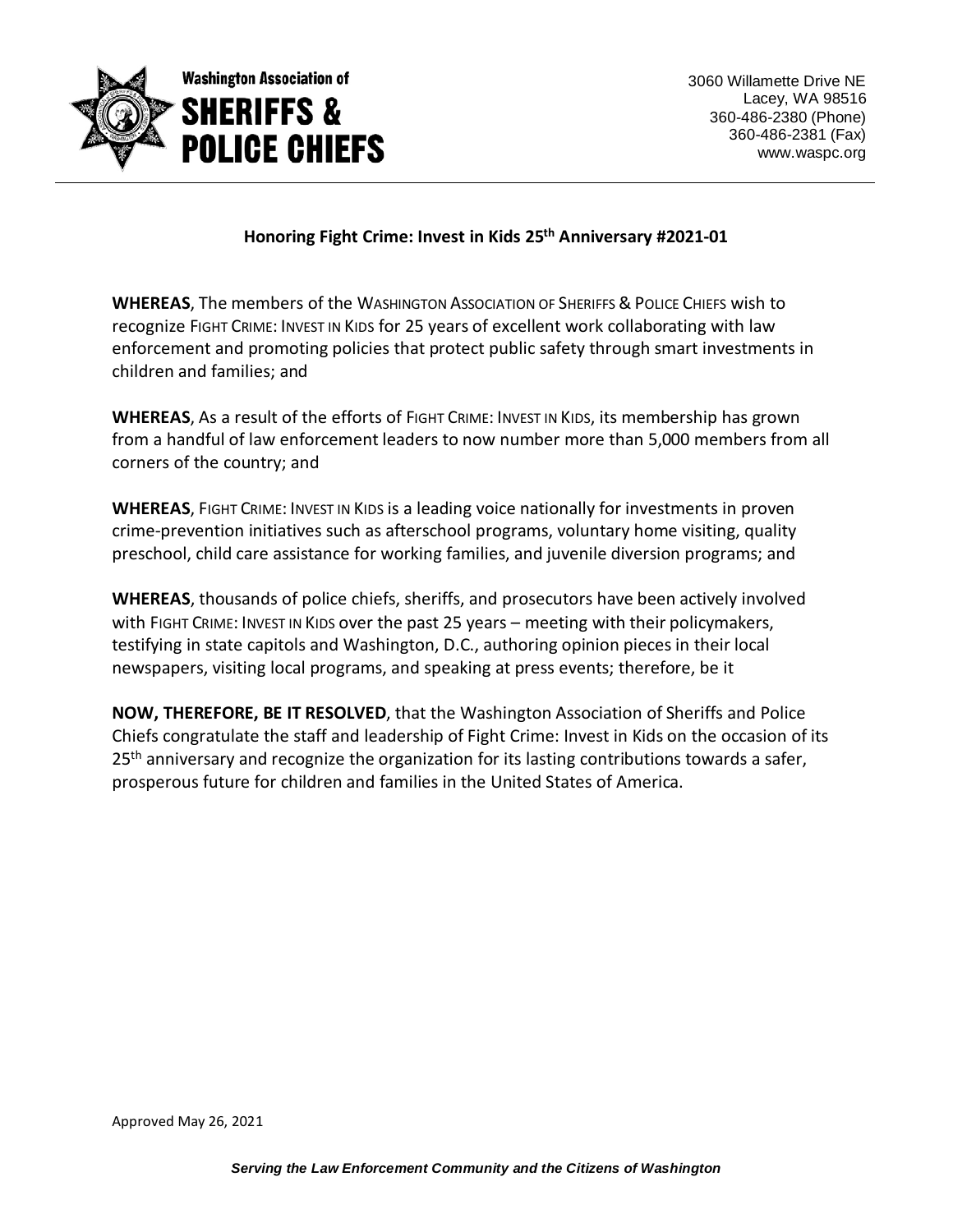

## **Law Enforcement Torch Run: 40th Anniversary #2021-02**

**WHEREAS**, in November 1993, the Washington Association of Sheriffs and Police Chiefs (WASPC) passed a resolution supporting Washington Special Olympics; and

**WHEREAS**, WASPC Strategic plans include maintaining a liaison relationship with the Law Enforcement Torch Run as a partner agency; and

**WHEREAS**, the Law Enforcement Torch Run (LETR) began in Kansas in 1981 and "What started in 1981…as a flicker of hope for Special Olympics has now become a roaring flame of stability for Special Olympics athletes worldwide."; and

**WHEREAS**, through the partnership of LETR and Special Olympics, our participation provides opportunities for athletes to empower and transform themselves, their communities, and the world; and

**WHEREAS,** LETR is changing the future for people with intellectual disabilities and lighting the way for acceptance and inclusion; and

**WHEREAS**, Special Olympics Washington is proud of the dedicated law enforcement personnel from all over the state committed to raising thousands of dollars for our athletes and increasing public awareness of the program. Nearly 2,000 law enforcement personnel are involved in Washington State LETR efforts and raise over half a million dollars annually for local programs; and

**WHEREAS**, part of the WASPC strategic intentions plan prioritizes principles for community trust to include perceptions of law enforcement. WASPC believes building public trust in law enforcement is essential to public safety in 21st century policing; and

**WHEREAS**, Washington's law enforcement officers desire opportunities to connect positively with the community through outside service opportunities that benefit the areas they live and work in,

**NOW, THEREFORE, BE IT RESOLVED** that the Washington Association of Sheriffs and Police Chiefs pledge our continued support and dedication to rekindling the flame of hope through participation in the Law Enforcement Torch Run in Washington State. We encourage our members to dedicate their staff to spread awareness and raise money to benefit Special Olympics Athletes in Washington State and fan the flame of hope in this, the fortieth year of the torch run and long into the future.

Adopted 11/17/2021